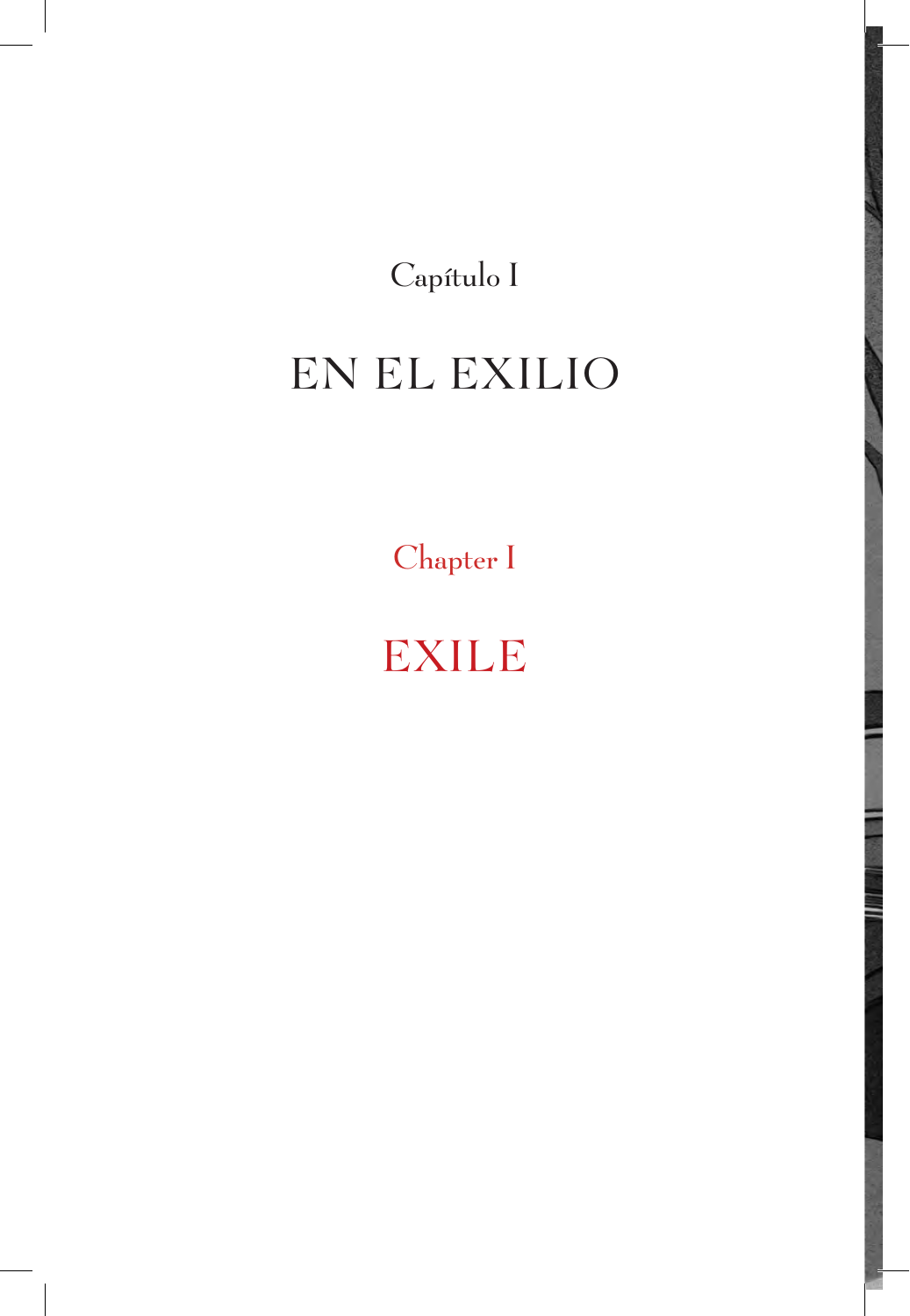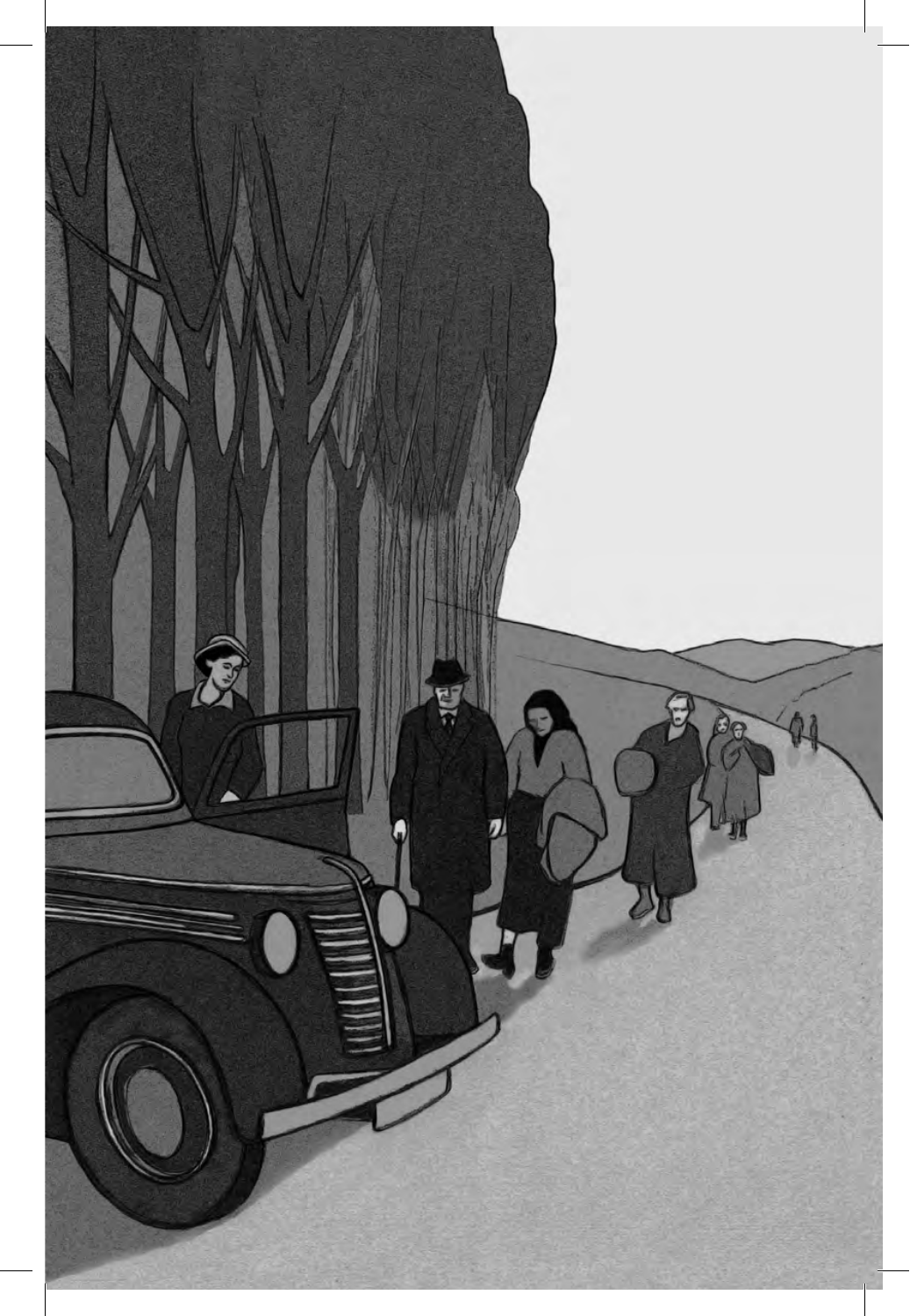I t was a cold and rainy day in January of 1939. People of all ages were lined up to cross the border from Spain into France. There were young women and men, children and old people. Among all the people Maria Zambrano noticed the poet Antonio Machado. He walked holding his mother's arm and it was hard to tell if the mother was holding the son up or if the son was hugging the mom. Maria hugged them and crossed the border with them.

Everybody was sad and discouraged. They were leaving behind their land, their roots, their friends. And most importantly, they were leaving infinite hopes, initiatives and partially finished projects, in the middle of a pile of ruins. All because of the Spanish Civil War.

That was the beginning of exile, Maria knew it. Exile is to be in the world as if on loan, to live in a place that you didn't choose, to not know what land or what house